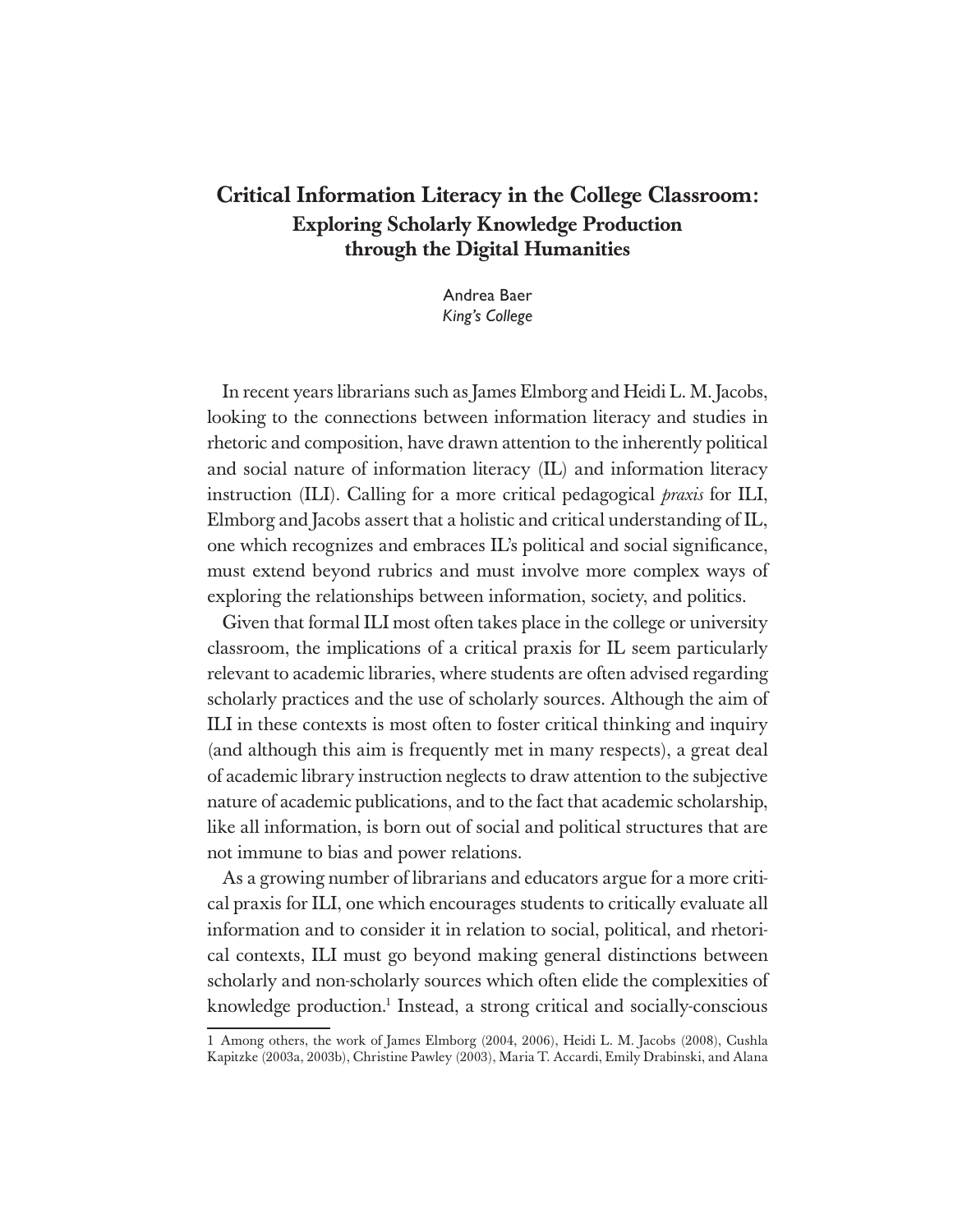ILI praxis emphasizes the inherently biased nature of *all* information, and invites students to explore information as reflective of the specific rhetorical and sociopolitical situations in which it is created, shared, and responded to.

While many librarians and educators agree in principle with the idea of a critical praxis for ILI, knowing how to implement such an approach remains a difficult question. Drawing on Elmborg's conception of academic information literacy, I argue in this chapter that the digital humanities (DH) – understood perhaps most simply as the intersection between humanities scholarship and digital technologies – offers rich possibilities for fostering critical information literacy more broadly and academic information literacy more specifically through a critical pedagogical praxis. Because much of DH engages in alternative scholarly practices (such as the use of digital media, recognition of alternative forms of scholarship such as digital tools and experiments, and new models of publishing and peer review), DH presents numerous openings for exploring with students traditional and emerging scholarly practices, as well as ways that academic discourse and scholarship are influenced and shaped by social, political, institutional, and structural contexts. After considering ILI in relation to academic information literacy, I will discuss what DH in particular can contribute to ILI. Finally, I close with ideas for the classroom which address the sociopolitical dimensions of scholarly discourse and practices through the lens of DH.

#### Academic Information Literacy in the College Classroom

In higher education, a particularly important aspect of critical information literacy is what James Elmborg has called "academic information literacy." As Elmborg (2006) explains, "If literacy is the ability to read, interpret, and produce texts valued in a community, then academic information literacy is the ability to read, interpret, and produce information valued in academia" (p. 196).

Academic information literacy involves not merely recognizing and

Kumbier (2010), Troy Swanson (2004, 2005, 2010), and Dane Ward (2006) has placed particular emphasis on the importance of a critical pedagogy for information literacy instruction.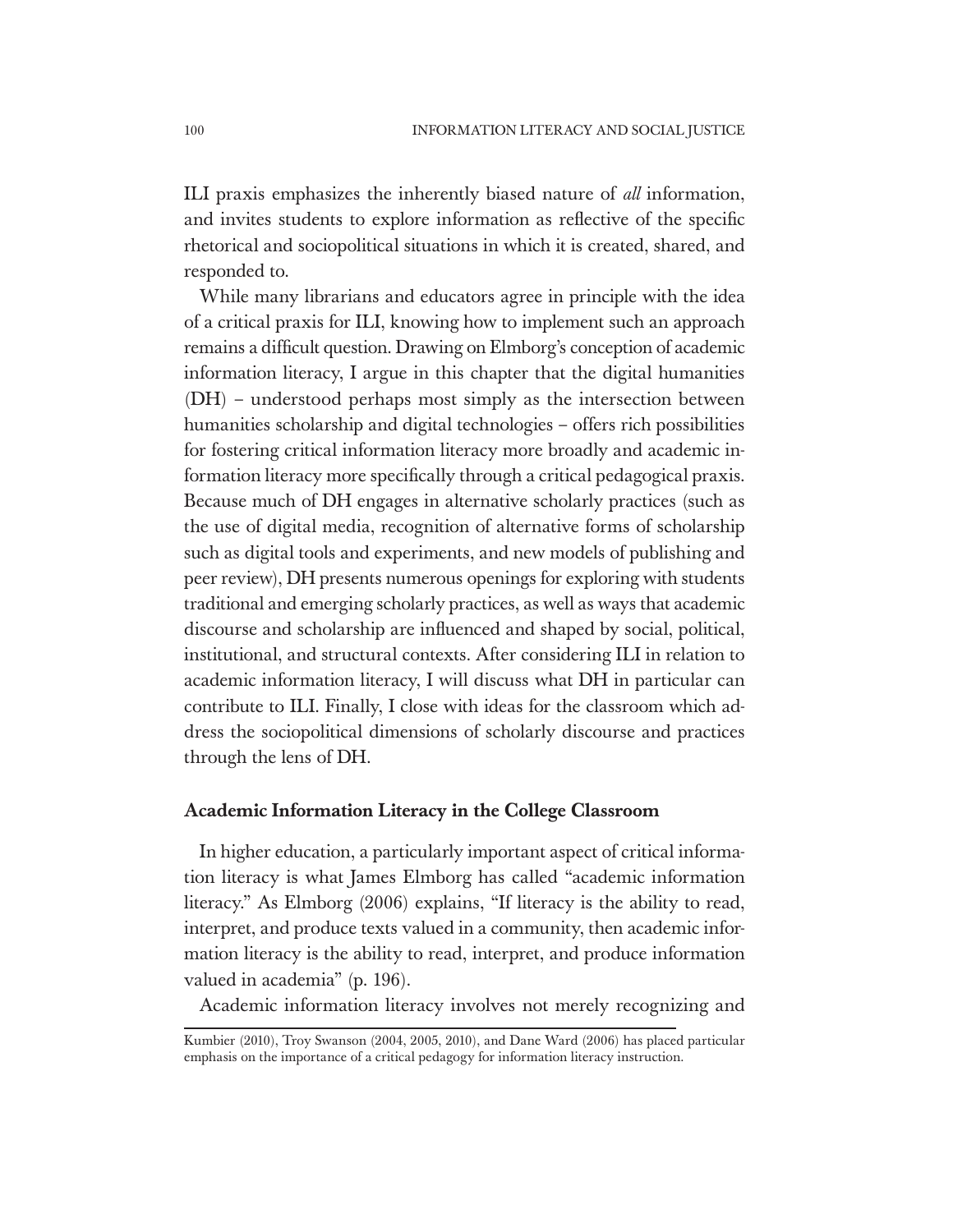reproducing scholarly discourse, but also thinking critically about the creation and use of scholarship. As Elmborg (2006) states, academic information literacy "involves the comprehension of an entire system of thought and the ways that information flows in that system. Ultimately, it also involves the capacity to critically evaluate the system itself" (p. 196). From this perspective, the university and scholarly communities are not the embodiment of truth, but rather one part of the complex social and political world in which we live.

Many college and library classes, however, often imply that academic sources require little scrutiny, based on the presumption that academic work is always well-researched and well-argued. Elmborg's conception of academic information literacy suggests that effective information literacy instruction goes beyond simple distinctions between scholarly and popular sources, as educators encourage deeper understandings of scholarly work, practices, and communities.

Deeper understandings of academic discourse require reflection on the institutional, structural, and sociopolitical contexts which largely shape academic work. Academic information literacy should not be a thoughtless acceptance of all aspects of academic structures and discourse. To the contrary, a critical approach to academic information literacy offers openings for examining and perhaps even challenging that very system. Similarly, academic information literacy need not deny the experience that many individuals have of feeling "uninitiated" or excluded from the academic world. Rather, academic information literacy can help individuals to recognize the circumstances in which experiences of exclusion arise, and potentially to challenge those conditions from which some individuals feel alienated. To foster such approaches to information literacy educators need pedagogical approaches that invite students at once to become part of academic discussions and to analyze scholarly discourse from a critical perspective.

Elmborg (2006) convincingly argues that academic librarians can and should play a central role in promoting academic information literacy. He poses the question

Should librarians "serve" the academy by teaching its literacy skills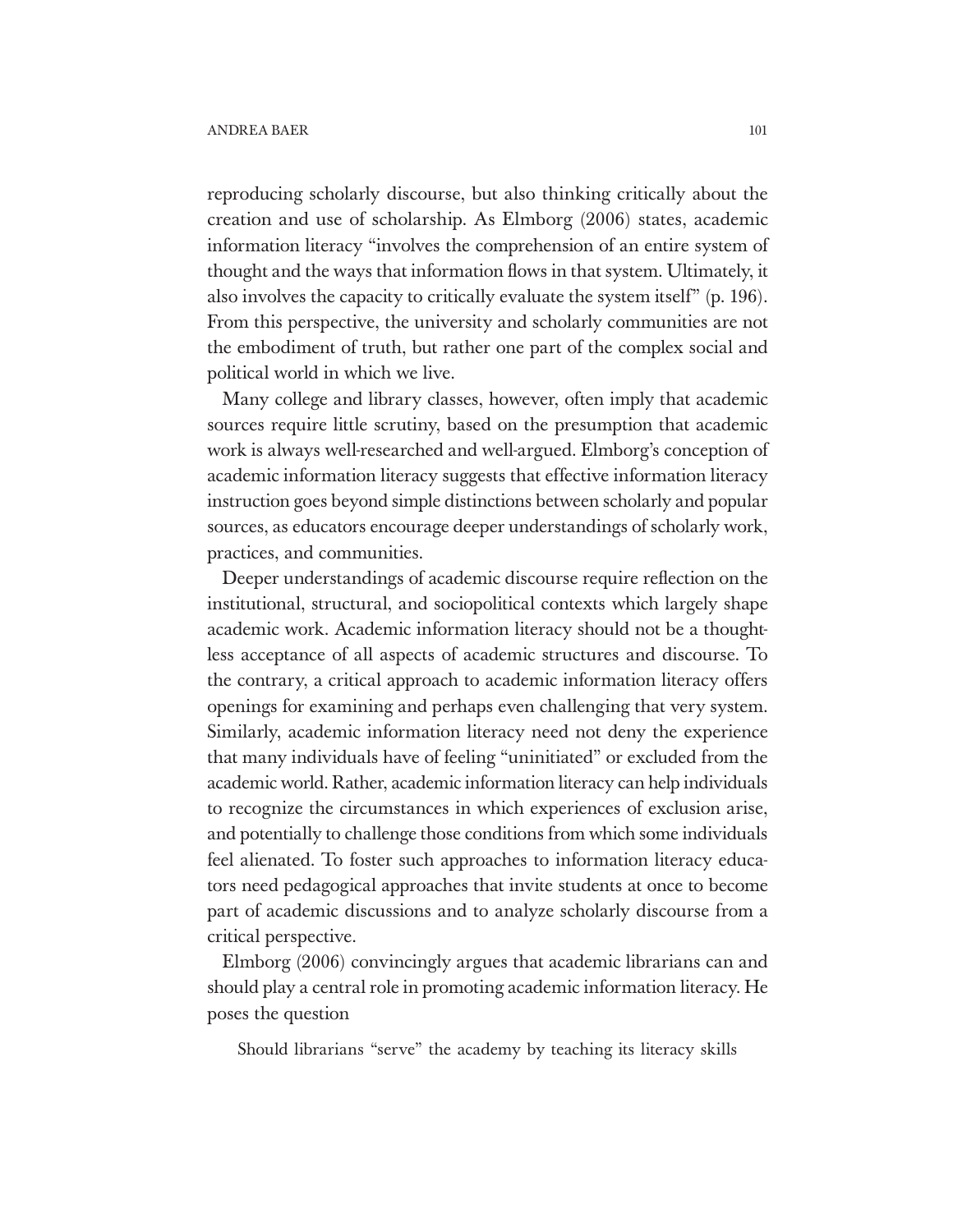unquestioningly, or should librarians participate in the critical reflection undertaken by "educators," a reflection that leads us to challenge, if necessary, the politics of academic exclusion, and to participate in the creation of new and better academic models? (p. 197)

If we agree that our role as librarians is to encourage both higher-level thinking and social consciousness, then the answers to these questions are clear. How we go about serving students, however, is a much more open question.

#### Critical Pedagogy for Academic Information Literacy

Critical pedagogy, a philosophical and pedagogical approach informed by the work of theorists like Paulo Freire and Henry Giroux, offers a valuable framework for information literacy instruction which emphasizes critical thought and social awareness, including within the academic context. Advocates of critical pedagogy posit that education should foster critical thought and inquiry, in particular in regards to the social, political, and institutional forces that shape our worlds and our experiences. For Freire (2002), this occurs not through content-focused teaching (what he calls the "banking concept" of education), but rather through students' active dialogue, reflection, and engagement in real-world problems. Through such education students take charge of their own learning and may develop "critical consciousness" (p. 73). This critical consciousness, according to Freire, involves awareness of how political, social, and structural conditions affect oneself and others, on both local and global scales.<sup>2</sup>

Such awareness is crucial to academic information literacy, for to understand and to engage critically in academic studies, one must examine and sometimes question the institutional, social, and power structures that largely shape academic discourse and scholarly practices. But if one finds academic discourse difficult or even alienating (as many students appear to do), it may be especially hard to trust one's own experiences and ideas about scholarly work.

Critical pedagogy may prove a particularly powerful approach in the

<sup>2</sup> It is worth noting that for Freire critical consciousness ultimately moves beyond social awareness to social action. This chapter, however, focuses primarily on fostering social awareness.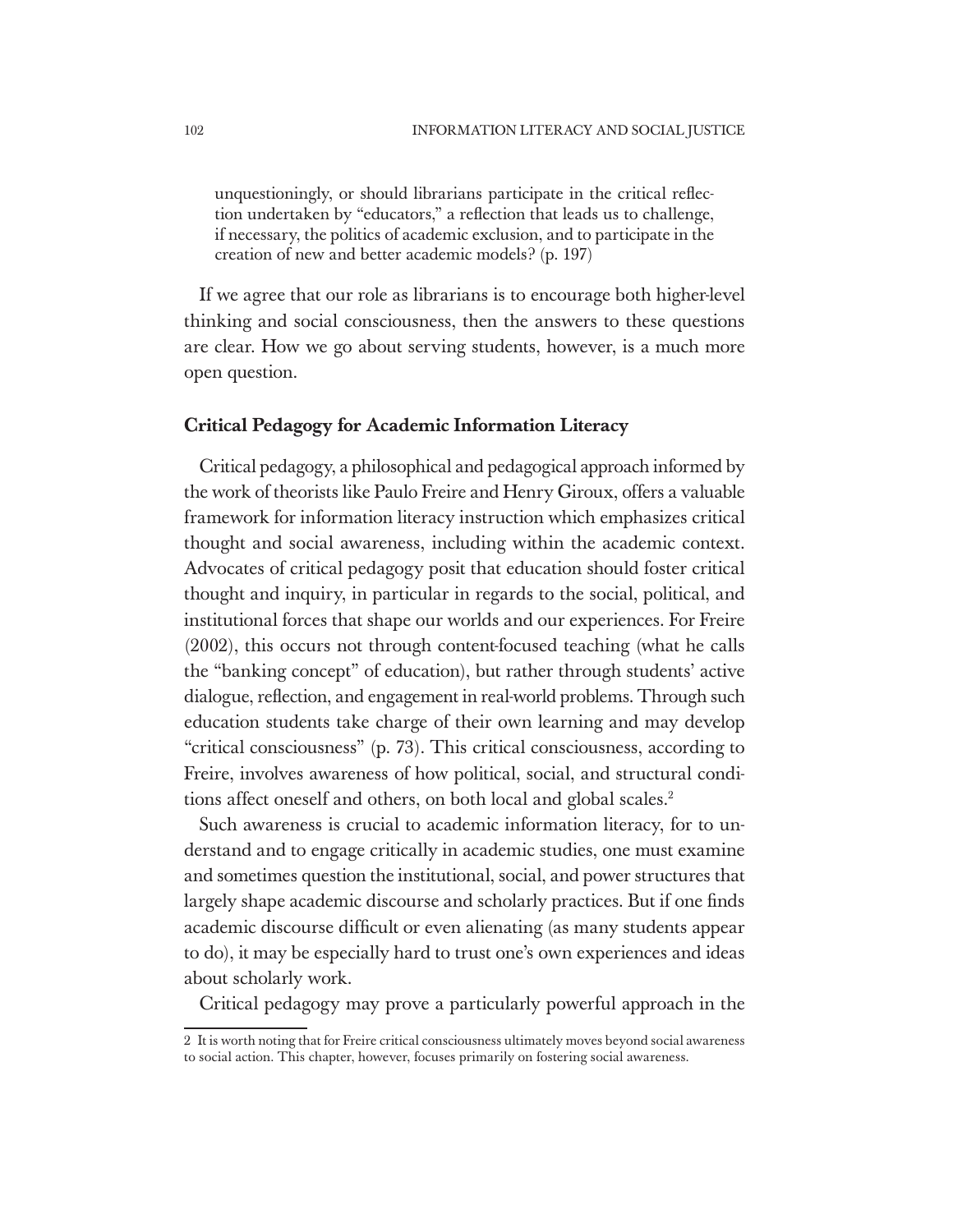face of the intimidation that many students experience when they first encounter scholarly discourse. Because critical pedagogy emphasizes the value of students, their experiences, and their voices, many students may find assurance when encouraged to speak openly about both their intellectual and their emotional experiences in response to academic scholarship, especially if they have previously been frustrated with or felt alienated from academic discourse. Along with students' reflections on their personal experiences with academic work, they may begin to view their personal understandings of and relationships to academic work in new ways, and perhaps to find meaningful connections between scholarly work and their own lives.<sup>3</sup>

Imagine, for example, a classroom of students who have been told repeatedly that academic writing is proper and that informal ways of speaking are incorrect, without being encouraged to consider how notions of propriety and correctness are culturally and politically situated. What if those students were exposed to critiques of academia as elitist, or to arguments that academic discourse is not the single "correct" way of speaking but simply one linguistic style that has emerged from a specific context? When students are encouraged to consider the academic world in its sociopolitical context, they are better positioned to understand, to engage in, and to effect change in scholarly practices that have grown out of a complexity of sociopolitical and institutional structures, some of which do not align always with ideals of equality and social justice.

How might library instruction facilitate critical awareness of academic practices, and where might students begin to examine academic discourses and practices in a way that is accessible to individuals with limited exposure to academic scholarship? There is, of course, no single answer to these questions, and any given approach will have its own particular strengths and limitations. That said, I propose that the digital humanities, approached through the framework of critical pedagogy, presents especially

<sup>3</sup> Conversations about students' relationships to academic work are, of course, not always easy. This may be particularly true in diverse classrooms in which individuals have varying degrees of familiarity and comfort with scholarly discourse (particularly since this level of familiarity sometimes corresponds with other factors such as social class). As Mary Louise Pratt has argued in "Arts of the Contact Zone" (1991), such moments of unease can be some of the richest opportunities for meaningful learning; they are also among the most challenging.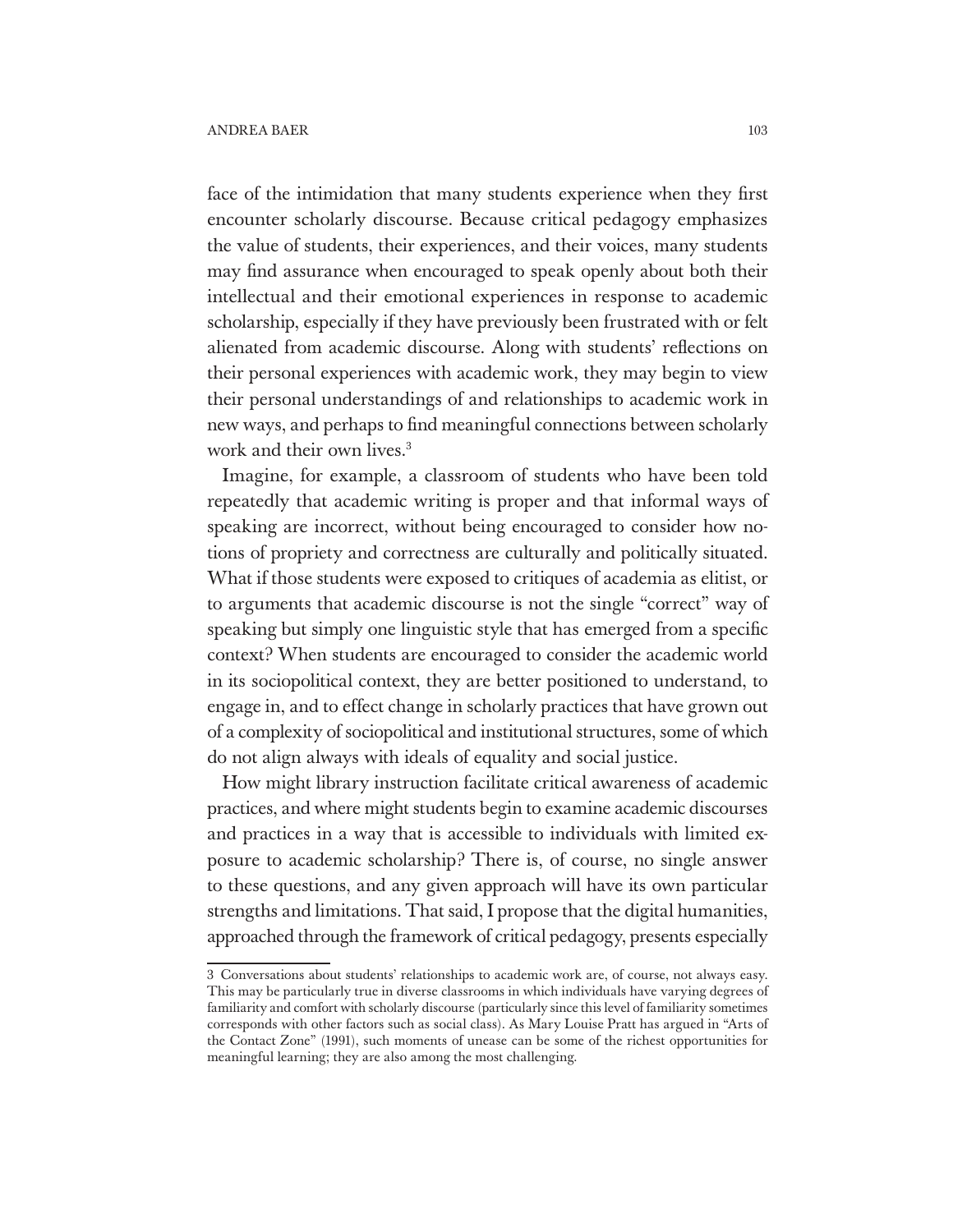rich possibilities for introducing students to academic practices, while also encouraging critical thought and self-reflection on those practices. Because DH at once highlights and challenges traditional scholarly practices, particularly in response to ongoing technological and social changes, it presents unique openings for exploring academic discourse in relation to the social, political, and structural contexts that largely shape it.

In discussing what DH might offer to critical information literacy instruction, I will first consider how DH often both exposes and reflects sociopolitical structures and power relations that are central to the production and sharing of knowledge within academia. This will feed into a discussion of how DH can challenge and/or affirm traditional scholarly practices in the humanities, such as blind peer review and the privileging of the print monograph. Finally, I will present class activities and discussion topics intended to foster critical and academic information literacy.

#### The Digital Humanities

Digital humanities (DH), an emerging and complex concept, can be understood perhaps most simply as the intersection between humanities scholarship and digital technologies. This definition, however, does not capture the complexity of DH, a term which also implies new approaches to and attitudes about academic scholarship and the role of the university. These emerging practices include (but are by no means limited to) digital publishing, digital media, collective editing, hybrid models of peer review, new standards and procedures for tenure and promotion, and digital pedagogy and digital literacies.

These issues, of course, are inextricable from the social, political, institutional, and technological contexts and structures that largely shape academic practices. The complex relationships between these contexts and structures are reflected in many of DH's central concerns, including the use of digital tools and media, recognition of digital and collaborative scholarship, and alternative publishing models like open access and collaborative editing. An understanding of the practices and debates surrounding such issues is, I contend, essential to academic and critical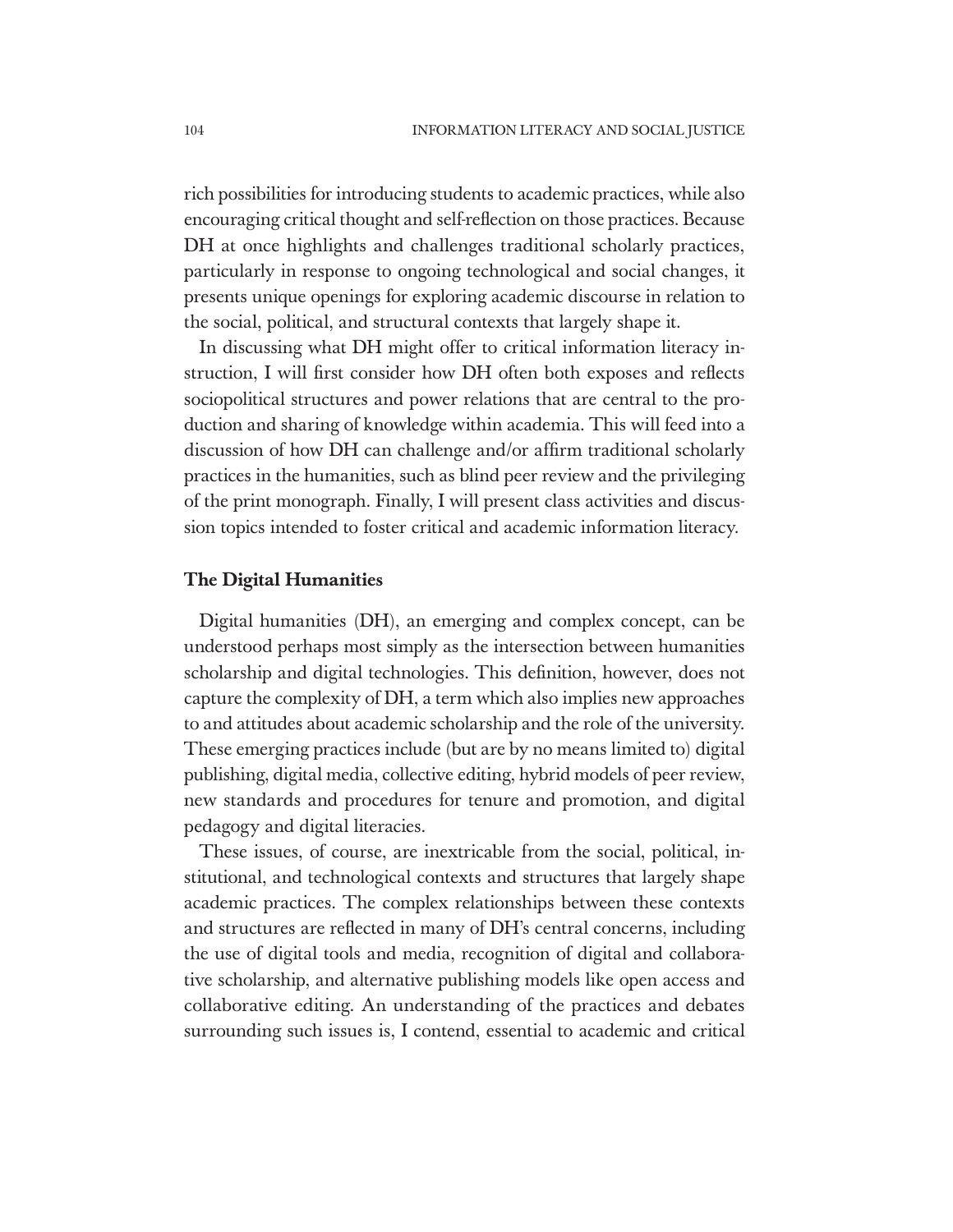#### ANDREA BAER 105

information literacy, particularly in the digital age.

The relevance of DH to academic and critical information literacy is evident in the many questions and debates within DH. What within the digital environment counts as scholarly activity? Should peer review be an open process to which anyone can contribute, or does such openness compromise the authority of academic writing? Should venues like Wikipedia and Twitter have a part in academic discussions, or do such tools trivialize or "dumb down" scholarly discourse? In what ways might digital technologies serve as openings and/or barriers to democratic systems that support open information and free expression? Are there dangers in viewing technology and digital tools as neutral, and if so how can we make more transparent the ways that digital tools and structures are shaped by cultural bias or philosophical perspective? Does hacking as a means of political engagement have a place in academia? These are all questions raised within the expansive areas of DH.

Projects associated with DH span a wide range of interests. One example is MediaCommons, described as a "community network for scholars, students, and practitioners in media studies" which explores new forms of digital publishing (MediaCommons, n.d.). MediaCommons' digital publishing projects, which take a variety of shapes, are intended not simply to increase digital content, but also to shift the structures of traditional publishing.

As MediaCommons makes evident, the structures and practices of publishing can be understood in political terms. For example, in the humanities the single-authored print monograph historically has been considered superior to other modes of writing, such as digital and open access publications and less formal academic writing such as blogs, collaboratively written wikis, and self-published digital books. MediaCommons, however, argues that humanities scholars need to respond to a rapidly changing and largely digital culture with new modes of publishing and communication. As is explained in the MediaCommons' "About" page,

Our hope is that the interpenetration of these different forms of discourse will not simply shift the locus of publishing from print to screen, but will actually transform what it means to "publish," allowing the author, the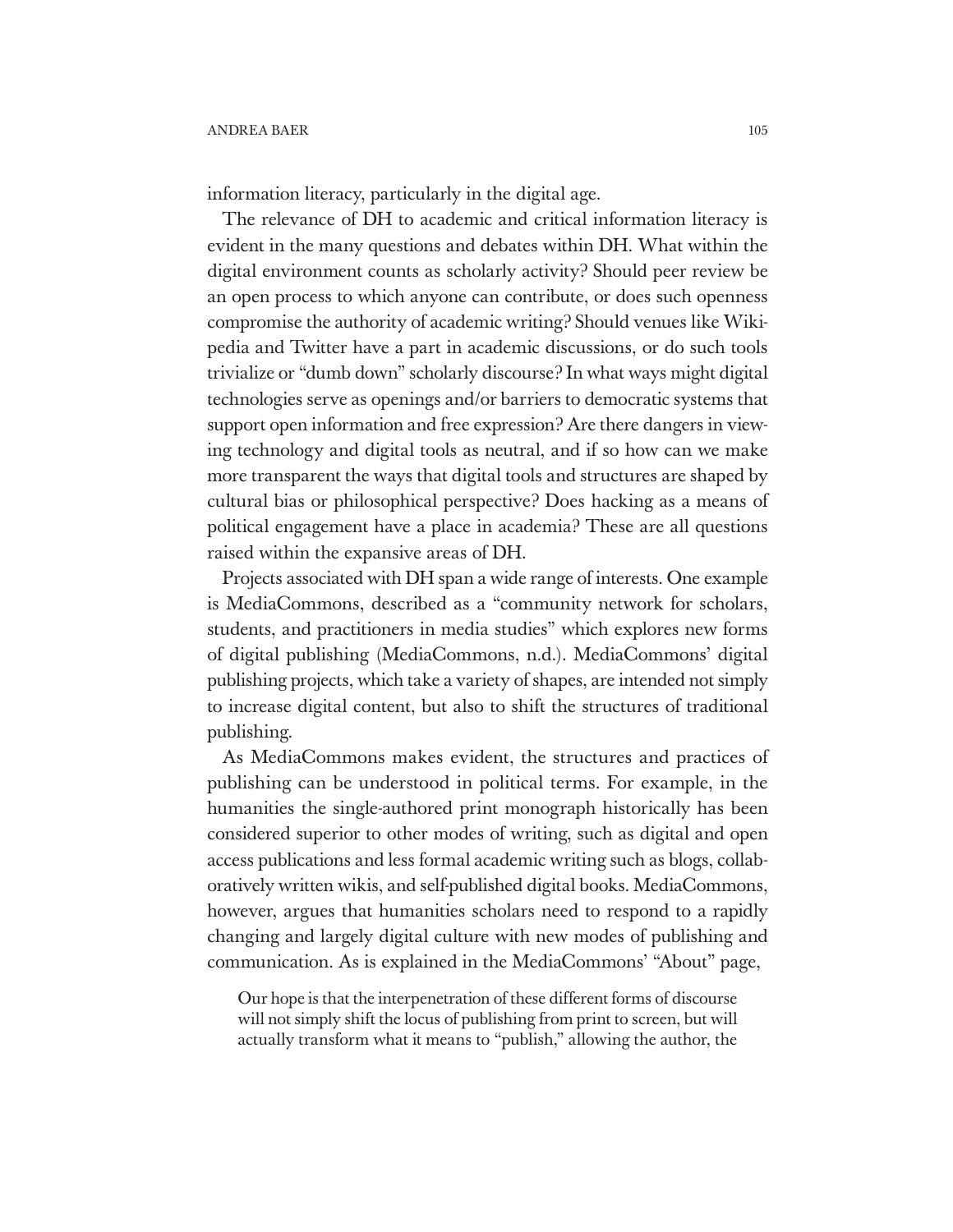publisher, and the reader all to make the process of such discourse just as visible as its product. (MediaCommons, n.d.)

This emphasis on transparency in the publishing process draws attention to the dynamic and social nature of publications, which involve not just the author and publisher but also readers and interested communities. MediaCommons' consideration of the reader appears to be realized in its projects, which use open peer review and invite reader comments and active engagement in discussions. Through these new approaches to academic work, the editors and contributors at MediaCommons hope that "new communities will be able to get involved in academic discourse, and new processes and products will emerge, leading to new forms of digital scholarship and pedagogy" (MediaCommons, n.d.). Many of these approaches may help to open discussions to a wider community and may challenge scholarly practices that reinforce more hierarchical structures and that tend to limit opportunities for reader input.

Endeavors like MediaCommons illustrate not only how academic practices like publishing and information sharing are changing, but also how such activities must be understood in relation to the structural, institutional, and sociocultural contexts that surround them. As MediaCommons points to the values of collaboration, openness, and even democracy, it demonstrates the often overlooked connections between how a community creates and shares knowledge and how individuals view themselves in relation to larger political, social, and institutional structures.

The potential for DH to raise awareness of power relations and structures in academia is also evident in the work of THATCamp (The Humanities and Technology Camp), an "unconference" at which "humanists and technologists at all skill levels learn and build together in sessions proposed on the spot" (THATCamp, n.d.). The impromptu nature of this event is intended to foster creativity and spontaneity, and to contrast the more formal style of most academic humanities conferences. The egalitarian model which participants aspire to is evident in THATCamp's About webpage, which explains that the event is "non-hierarchical[,] non-disciplinary[,] and inter-professional" (THATCamp, n.d.). The less formal culture of THATCamp reflects a growing interest held by many within DH in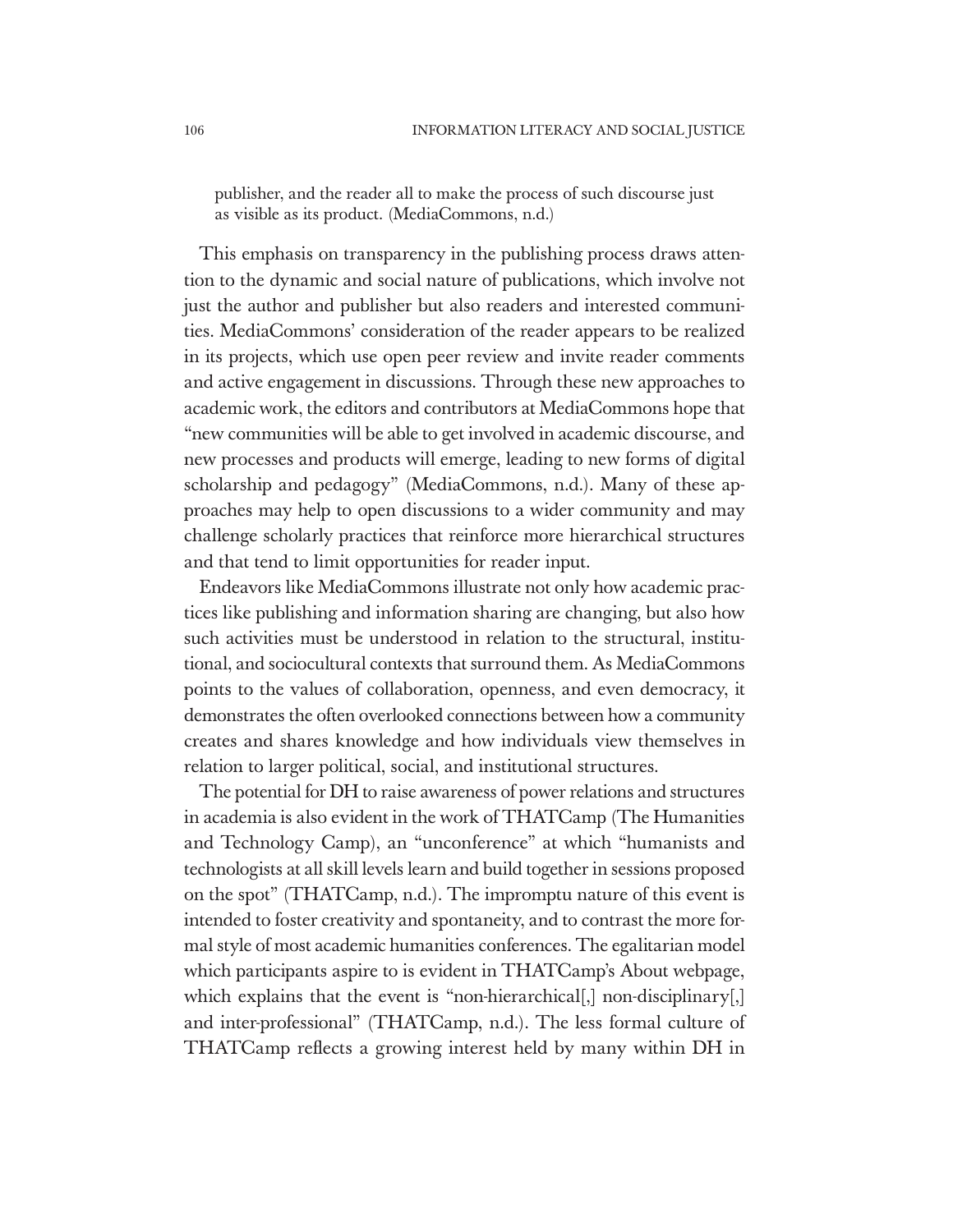breaking down boundaries between disciplines, institutional structures, and the university and the general public.

As in evident in the work of THATCamp and MediaCommons, many DH projects illustrate how tensions between traditional and emerging scholarly practices are closely tied to the social and power structures of academia. In so doing, such projects provide openings for discussing the politics and power relations of information and knowledge production in academia.

This is not, however, to say that DH erases social hierarchies and therefore offers a utopian model of scholarly engagement. While many in DH strive for a more egalitarian, open, and collaborative community, hierarchical power and social structures are clearly present in many (and on some level probably all) DH debates and scholarship. The fact that DH communities often aspire to a new social order, however, presents opportunities for thinking deliberately about the roles of power and social structure in communication and information practices.

## The Appeal of Digital Humanities in Critical Information Literacy **Instruction**

Since DH has grown largely out of some scholars' frustrations with traditional approaches to scholarship and academic promotion that are sometimes associated with hierarchical structures and more narrow conceptions of scholarship, it offers a unique opening for exploring the academic arena as a complex and often contentious space in which varying perspectives and agendas are at play. As digital and emerging scholarly practices have been met with some resistance and skepticism by academics within and outside of the humanities, DH also calls attention to political and social issues and agendas that affect many disciplines today.

Issues in DH lend themselves particularly well to a critical pedagogy that explores students' personal experiences both at the university and in various digital environments. Students who are more versed in the digital world may tap into their knowledge, skills, and interests, while also being challenged to consider their relationships to technology, digital environments, and various digital communities in new ways. At the same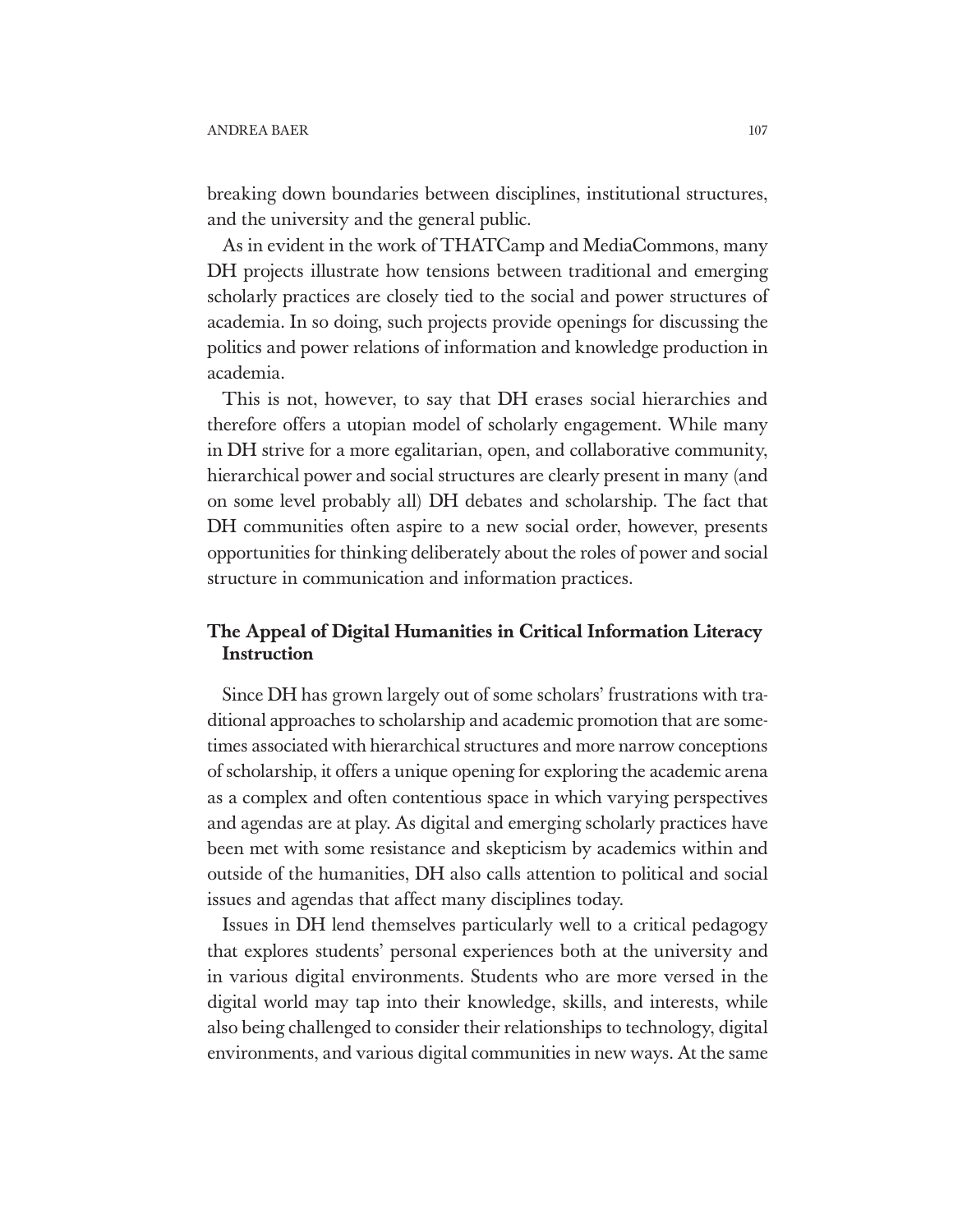time, DH's focus on the intersections between technology and culture and between the university and the broader public encourages individuals to consider how their connections to information are profoundly influenced and often shaped by the contexts and communities in which they encounter and interact with that information.

Because DH often challenges traditional scholarly practices, as well as the exclusivity of academic language, it may also be refreshing to students who might otherwise feel frustrated or alienated by scholarly discourse. As DH tends to involve critical examinations of established and alternative approaches to academic work, it may encourage individuals to consider the reasons for established scholarly practices, as well as potential opportunities and limitations of these conventions. Similarly, the very fact that much of DH work is intended to reach the general public provides natural openings for considering information in relation to power and social structures, communities and students themselves.

#### Addressing Multivocality within DH

My description of DH as generally embracing alternative models of scholarship, along with greater inclusivity of communities outside of academia, could be interpreted as part of an "us against them" mentality, in which DH is presented as the positive and progressive force standing against regressive traditionalists. This is *not* my intent. To represent academia and DH in such a dualistic way would be a disservice to students which encourages all-or-none thinking rather than critical thought.

While I do believe in many of the ideals and principles commonly associated with DH (e.g., making scholarship accessible to a wider audience, challenging elitist tendencies that are often part of university structures), and while I am excited about many possibilities that DH offers to scholarship and to education, I do not view DH as a perfect model of what all scholarship should or must be. Rather, I would argue that concepts, practices, and communities related to DH can be explored in ways that foster critical inquiry about *all* information sources and the rhetorical circumstances in which those sources are produced.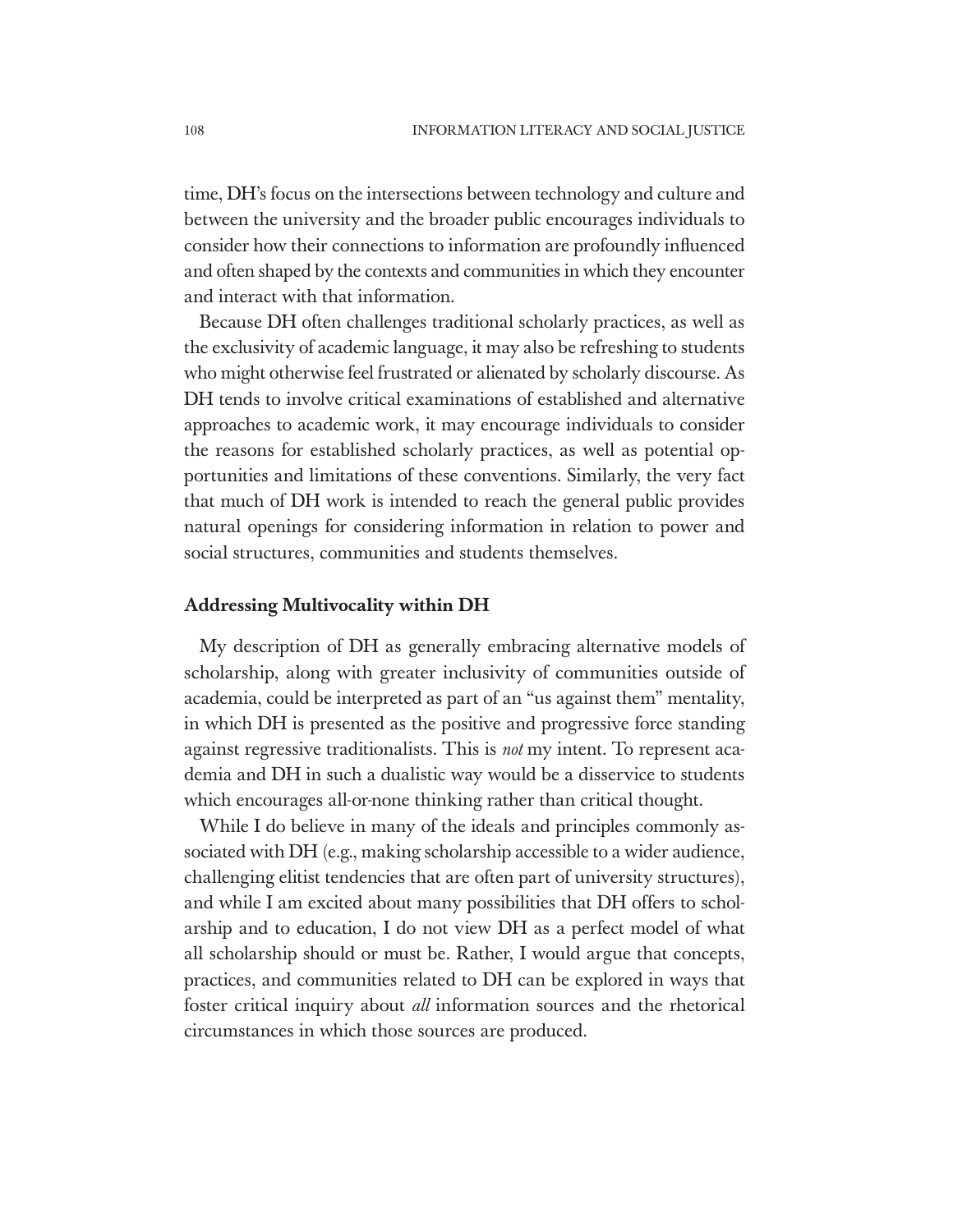DH is incredibly multi-faceted and complex, just as is academia more broadly. Indeed, much of DH literature centers on disagreements about what the digital humanities is and what it should or should not do. (Among those debates is the question of whether DH scholars engage sufficiently in social and political issues, or if technological tools actually become obstructions to doing so). The breadth and range of DH, as well as the debates both within and beyond it, demonstrate in large part the opportunities it presents for critical inquiry into academia and scholarly practices. An exploration of DH helps to communicate the actual diversity of philosophies and scholarly practices within academia, and challenges the notion of a monolithic university representative of a coherent group or a universal truth. With this in mind, I find it important when comparing DH to more traditional scholarly practices to acknowledge the diversity and breadth within both DH and the university more generally. Such acknowledgement affirms the varying voices, approaches, and interests evident not only in DH, but also in so many communities. Too often such multivocality is overlooked, and the sense of a consensus may discourage students from questioning ideas or expressing dissenting views.

Acknowledgement of multivocality is similarly essential to an open class environment that allows for critical dialogue and opposing views. As John Trimbur argues, allowing for a "rhetoric of dissensus" is particularly important in the classroom, as it helps students to "demystify the normal workings of discourse communities," operations which often involve silencing difference (as cited in Leverenz, 1994, p. 168). Such an approach, as Carrie Shively Leverenz (1994) explains, can "enable teachers and students to go beyond a mere replication of established knowledge-making communities to a critique of those communities' practices" (p. 168). As Leverenz's idea of a "dissensus pedagogy" suggests, when dissonances and heterogeneity are recognized and perhaps even celebrated, students may not only get a fuller picture of academic institutions; they may also feel more comfortable to voice their own ideas, regardless of whether those views seem to align with a given group.4

<sup>4</sup> It is notable that Leverenz (1994) focuses on the challenges of dissensus pedagogy in the multicultural classroom. She considers how dissensus pedagogy in practice (rather than in theory) is complicated by the rootedness of established institutional and sociocultural structures in the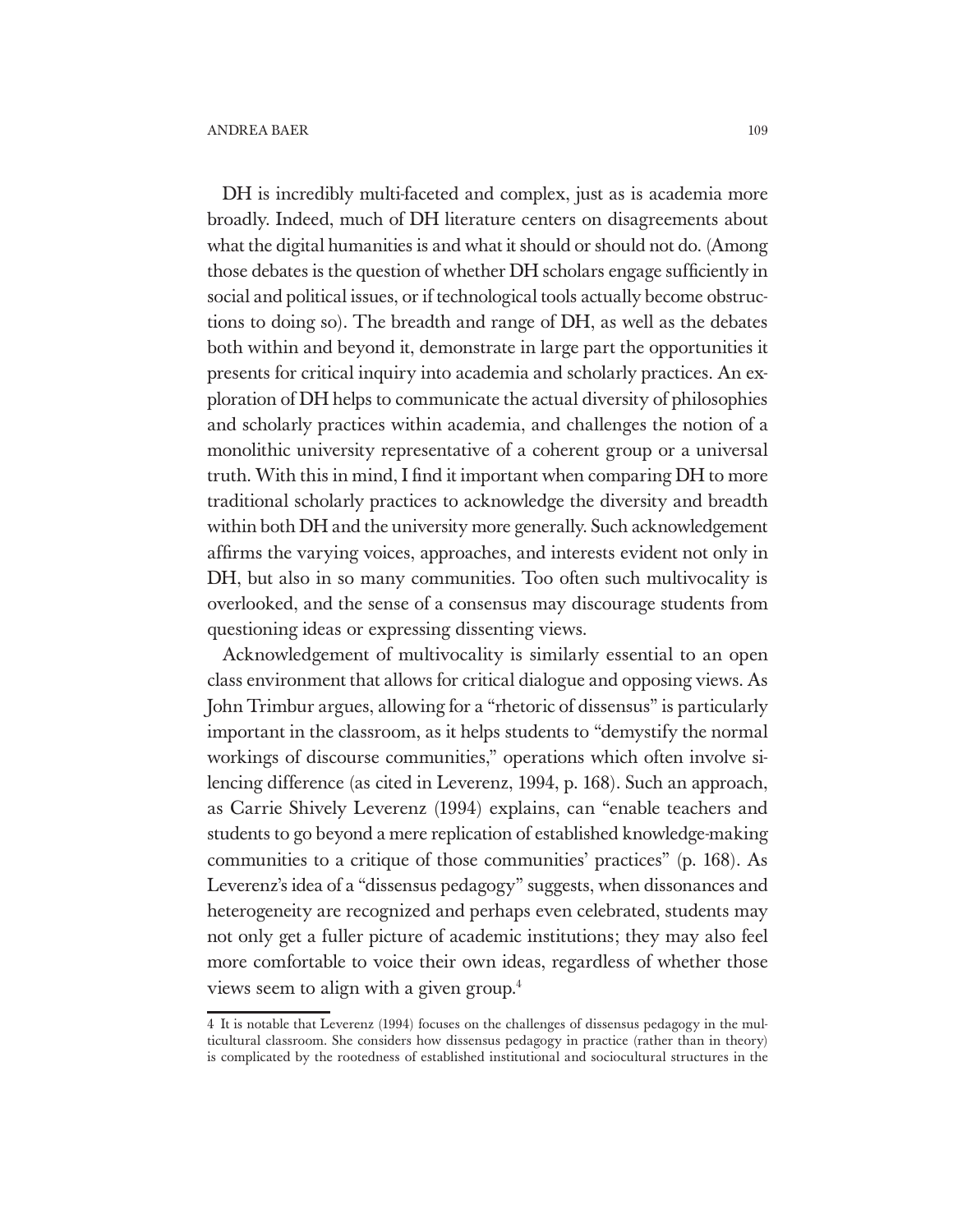#### Class Activities & Resources

The activities and resources described in this section point to concrete ways of exploring DH in order to foster critical understandings of scholarly practices, academic institutions, and scholarly information sources. The activities, informed by critical pedagogy, ask students to reflect on not only the social and political contexts of scholarly practices and discourse, but also on connections between academic work and students' personal experiences.

Each activity can be built upon, expanded, or otherwise modified, depending on the needs and circumstances of a given class. For many of the activities, I have suggested related resources and readings. These sources are by no means comprehensive, and other materials may prove more appropriate, depending on an instructor's focus and goals.

### 1: Defining Digital Humanities: Exploring the Impossible Question "What Is Digital Humanities?"

Adequately defining a concept like the digital humanities is incredibly difficult, and in some respects impossible, since DH encompasses so many viewpoints and areas of study. Given this reality, how does one effectively introduce a term that resists definition, and present it in a way that opens discussion of scholarly practices as reflections of the social, political, and structural dimensions of the university? In order to open deeper discussions of how DH relates to such issues, a class may begin by establishing a broader understanding of DH as a concept. The difficulty of defining DH, while possibly frustrating, reflects its rich potential for the IL classroom. The complexity of the concept of "digital humanities" highlights the reality that academia is not a monolithic entity, but rather includes communities and individuals with both overlapping and diverging interests and concerns.

The fact that the term "digital humanities" has no clear definition and

academy (many of which students have already come to accept without question). Unfortunately, the scope of this chapter does not allow for a detailed discussion of dissensus pedagogy in practice, though sensitivity to the challenges of encouraging dissensus is vital to the pedagogy and activities herein described.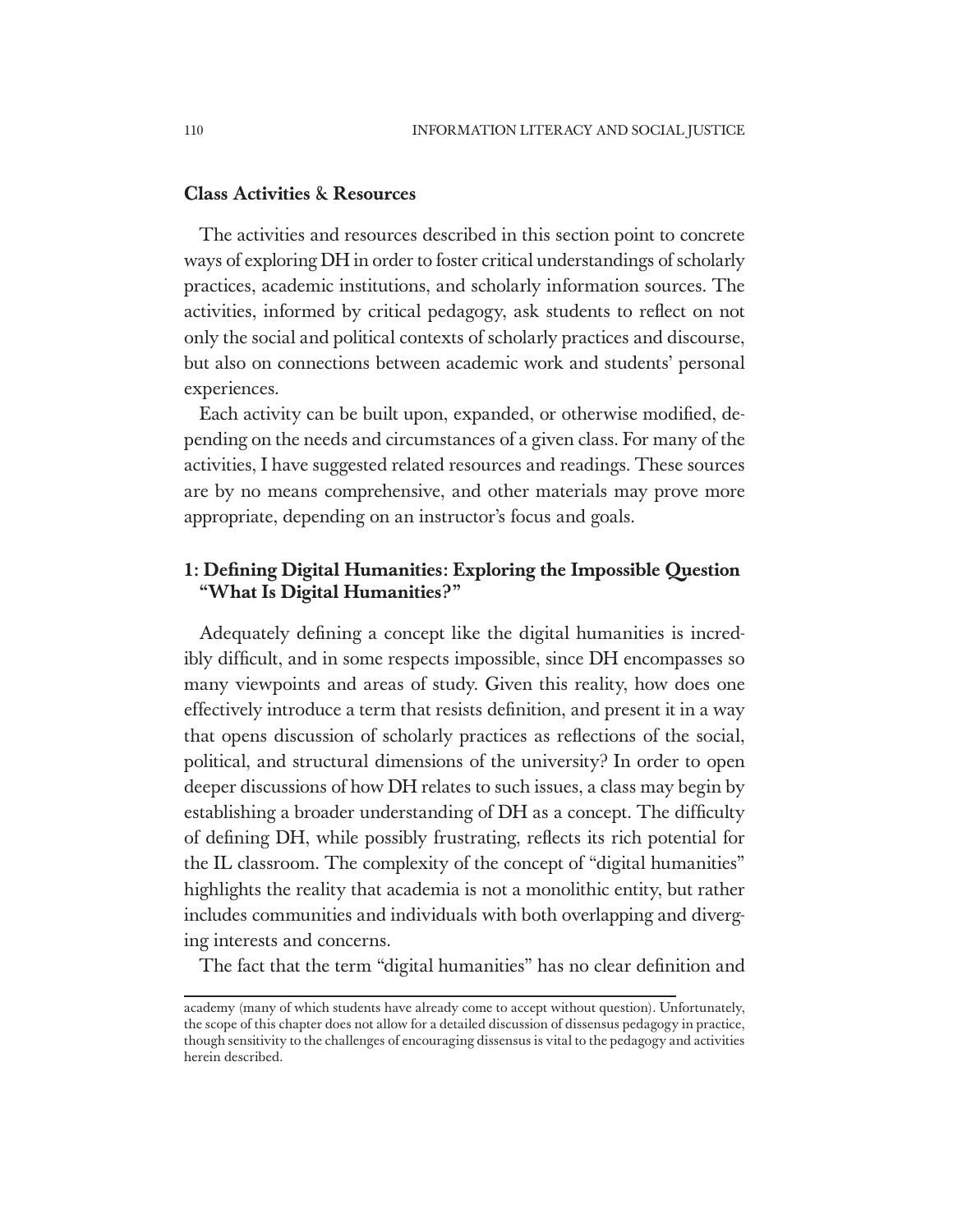is to a great extent open to interpretation also underscores the idea that scholarship and scholarly practices, like all forms of information, are situated within particular sociopolitical and structural contexts and within communities of individuals with both common and diverging interests and concerns. At the same time, work in DH reflects how communities and their practices evolve in response to numerous factors, including technological and social changes.

To open a discussion on defining DH, an instructor might first explain to students that DH is a diverse field, and that individuals often disagree on what it is and is not. The instructor might then indicate that an awareness of various definitions of DH will enable the class to explore many of the issues and concerns raised in DH in greater depth.

Students might then compare different definitions.<sup>5</sup> A class might examine where these definitions converge and diverge, and what these overlaps and differences suggest about academic culture and practices, including their relationships to digital environments. Part of this discussion would address how social and technological changes can be related to institutional and social structures.

Salient discussion points might include: the use of digital environments and digital tools for communication; the growing role of online communities for academic discussion (and in particular how these may affect social and power structures); evolving publishing models and the value placed on print vs. electronic sources; and the concept of scholarly work as a "social undertaking" (see Kirschenbaum's (2010) definition of DH).

To connect the discussion more directly to students' experiences, a class might also consider whether any of the issues expressed in the reviewed definitions of DH have clear relevance to their own lives (possible topics might include digital communication; online personas; digital privacy; the digital divide; methods of consensus building – particularly in relation to peer review or wiki creation; and inclusion/exclusion from a given group due to differences in ideology, politics, social practices or use of language).

<sup>5</sup> Varying definitions of the term "digital humanities" are abundant. Potentially useful sources include *Wikipedia* (n.d.a), Smith (2009, February 1), Bobley (2011, February 1), Kirschenbaum (2010), and Presner, Schnapp, Lunenfeld, et al. (2009, June 22).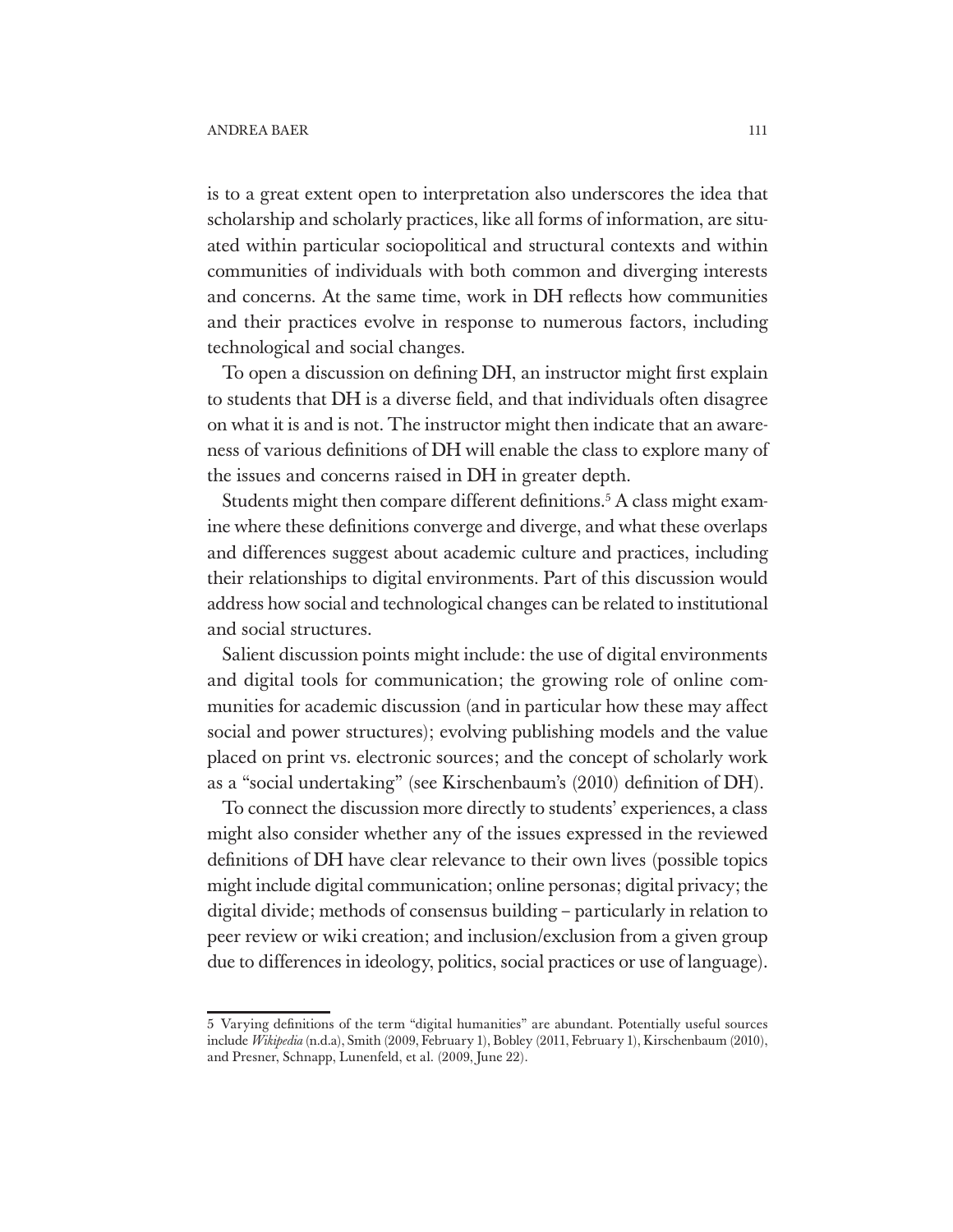#### 2: Defining the DH Community

As the varying definitions of DH make clear (see Activity 1), those "doing" DH do not always agree on what it is. To deepen class discussions about scholarly debate and scholarly communities, instructors may ask students to read and to discuss debates about how DH is conceptualized.

There is a plethora of materials that might be used. I offer below three sources which are all part of a somewhat contentious discussion, begun in 2011, about who should and should not be considered a DH scholar (or a "DHer"). These sources can help to initiate a conversation about the politics, power dynamics, and interpersonal relations that are central to communication both within and outside of the academy.

In Ramsay's (2011b) "Who's In and Who's Out," he argues that in order to be a digital humanist one must build in some capacity. For him, simply using digital tools or theorizing about them does not make one a DH scholar. He also contends that despite common efforts within DH to be all-inclusive, the reality is that the humanities "is not some airy Lyceum. It is a series of concrete instantiations involving money, students, funding agencies, big schools, little schools, programs, curricula, old guards, new guards, gatekeepers, and prestige" (Ramsay, 2011b).

Ramsay's argument provides an opening for considering the value and the limitations of defining a given community or discipline, and how such definitions reflect both concrete realities and power relations of social and institutional structures. Ramsay, writing in response to critiques of this talk, also published a follow-up essay, "On Building," which may provide content for further discussion (Ramsay, 2011a).

In Mullen's (2010, April 29) "Digital humanities is a spectrum; Or, we're all digital humanists now," Mullen responds to Ramsay's talk "Who's In an Who's Out" by arguing that all scholars use digital tools and materials in some capacity, and that DH should therefore not be viewed as something from which an individual is either included or excluded.

THATCamp's (n.d.) description of its "unconferences," available on their "About" page, presents an additional perspective on what it means to participate in DH and to create highly inclusive, collaborative, and non-hierarchical communities.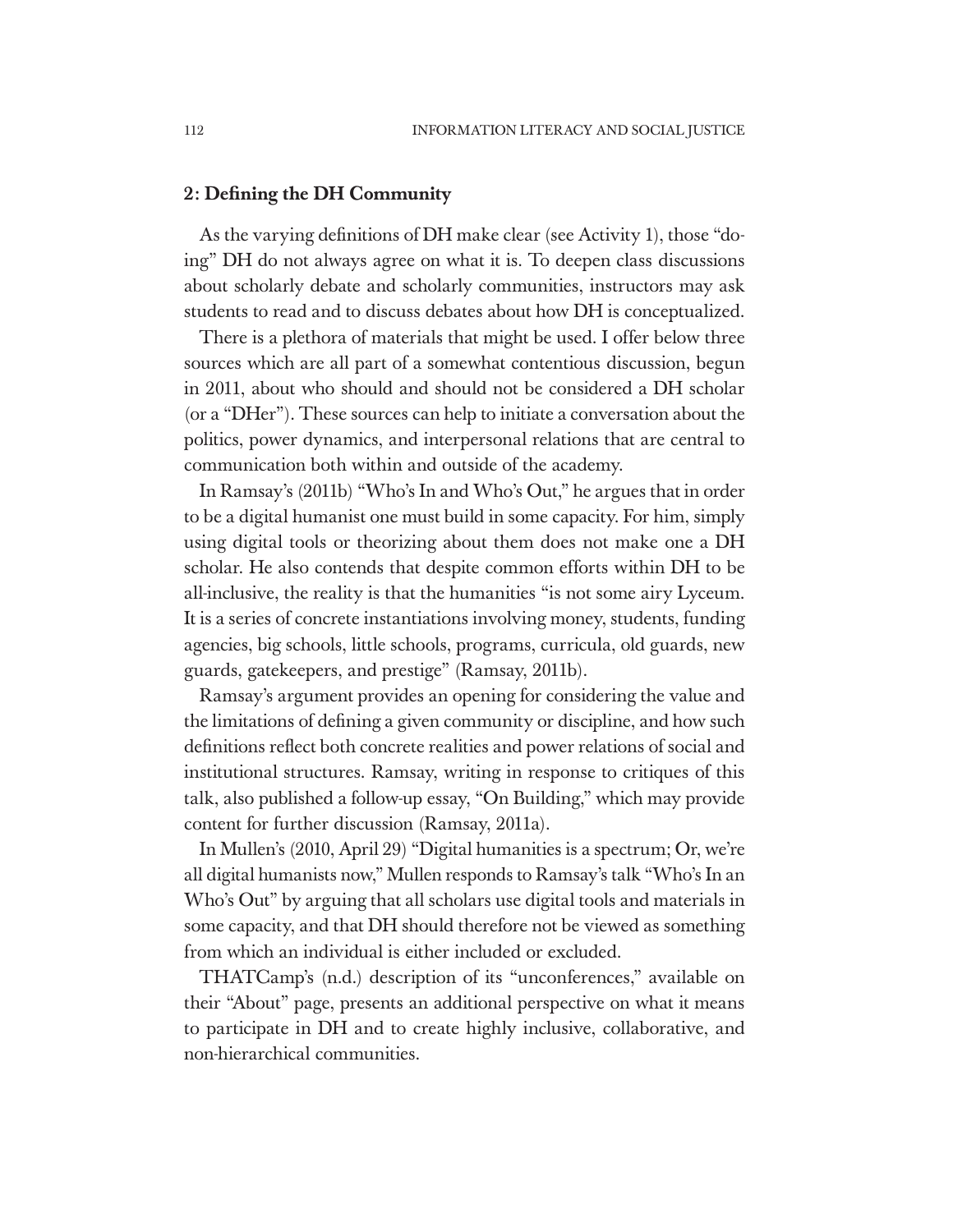Among the questions students might explore when discussing these readings are:

• How do these arguments work to include and/or exclude certain individuals or groups?

• How do the arguments reflect established and/or changing power and social structures within the humanities?

• What is the value of establishing definitions of a discipline, subdiscipline, or other academic pursuit? What are the limitations of developing such definitions?

### 3: DH Manifestos

A number of manifestos for DH have been written, some of which use playful and often purposely hyperbolic language to express legitimate concerns about the future of scholarly practices and higher education. These documents offer a humorous way of identifying central (and often political and institutional) concerns among DH scholars. It is notable that many of these documents have been created collaboratively, as is the case for much of the work in DH.

Listed below are two such manifestos. The first was created at THAT-Camp Paris 2010, and is relatively serious in tone. The second, written by Todd Presner, Jeffrey Schnapp, Peter Lunenfeld, and numerous others (2009, June 22), takes a clearly hyperbolic tone.

• Dacos, M. (2011, March 26). "Manifesto for the digital humanities." *THATCamp Paris 2010*. Retrieved from http://tcp.hypotheses.org/411

• Presner, T., Schnapp, J., Lunenfeld, P., et al. (2009, June 22). "The digital humanities manifesto 2.0." Retrieved from http://www.humanitiesblast.com/manifesto/Manifesto\_V2.pdf

Possible discussion questions include:

• What central issues, concerns, and/or debates of DH are evident in these manifestos?

• How are power structures, political forces, and institutional structures represented in the DH manifestos? What attitude(s) do the authors suggest they have towards politics and institutional structures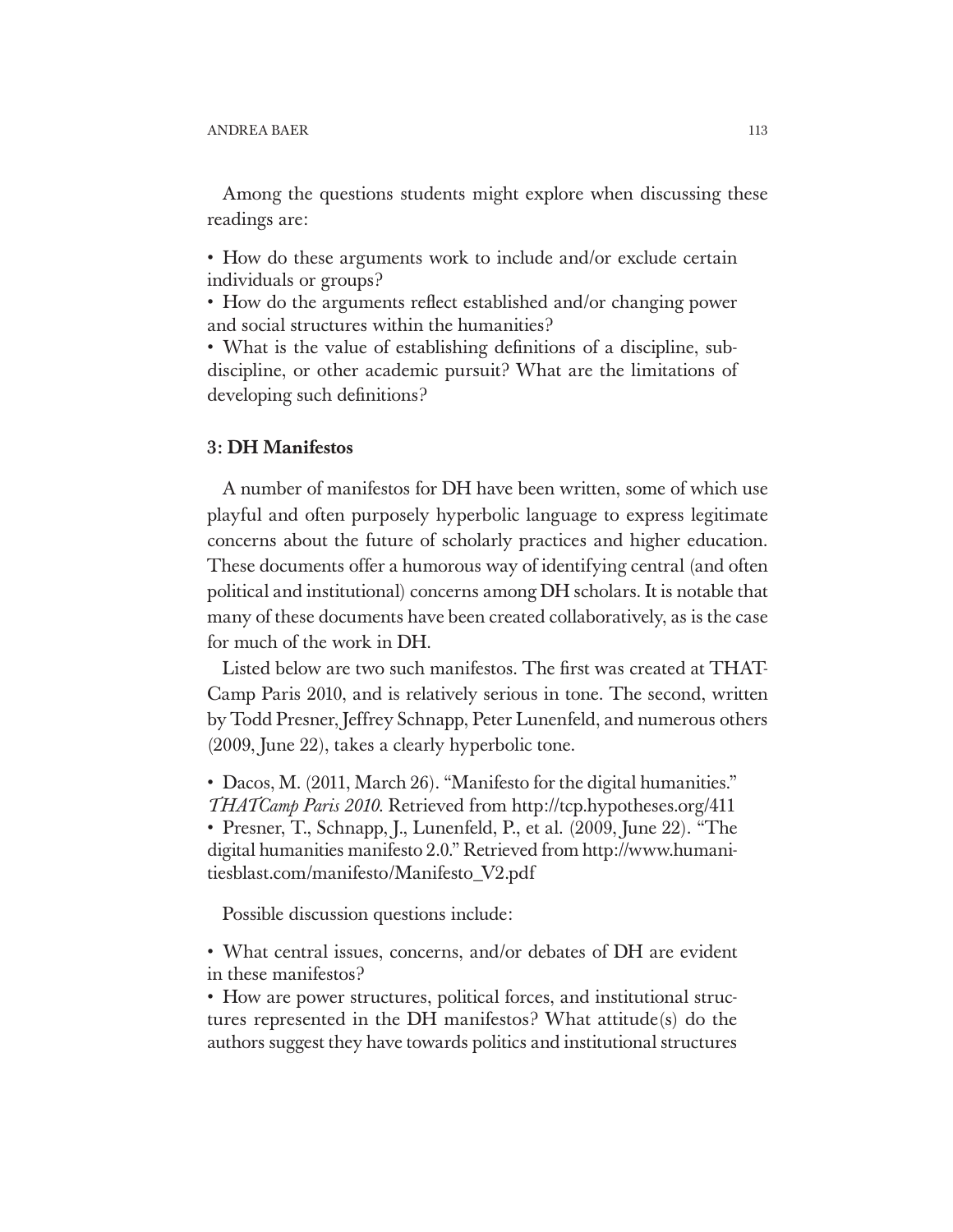in academia?

• What is your emotional response to the DH manifestos? How might other audiences relate or respond to the manifestos (e.g., a fellow DH scholar, a humanities academic unfamiliar with DH, a university administrator, a publisher of a peer-reviewed subscription journal, a Wikipedia editor, etc.)?

• Can you relate any specific issues raised in the DH manifestos to your own experiences with or beliefs about using information or technology? If so, what parallels can you draw? How do the concerns articulated in the manifestos compare to your own?

• What is a manifesto, and what is/are its purpose(s)? What are some examples of manifestos that have been used throughout history? What tone and rhetoric are used in these documents, and to what ends?

Students might explore these questions individually or in groups, and then report back to the class. The Wikipedia (n.d.b) entry for "Manifesto" includes a list of notable manifestos that might be useful for this activity. It may be particularly interesting to contrast the uses of tone and rhetoric in various manifestos, such as Marx and Engels' Communist Manifesto and "The Vow of Chastity," a manifesto written by Dogme 95, a movement of avant-garde filmmakers started by Danish film directors Lars von Trier and Thomas Vinterberg (1995).<sup>6</sup>

Follow-up activity: Manifesto writing. Discussions might be coupled with groups' writing their own manifestos, whether for DH or for another community or concept. Afterwards the class might discuss how their experiences creating the manifesto collaboratively might have differed from writing such a document individually. Did participants experience disagreements, consensus, and/or acceptance of dissensus? Did they take on various roles in the group? Did this process affect how students think about the challenges, debates, or concerns within both DH and academia more broadly?

<sup>6</sup> "The Vow of Chastity" is a tongue-in-cheek manifesto which offers an effective exercise in analyzing tone, and rhetorical purpose and strategy. Before discussing this document with a class it is advisable to have some background information on the film movement Dogme 95.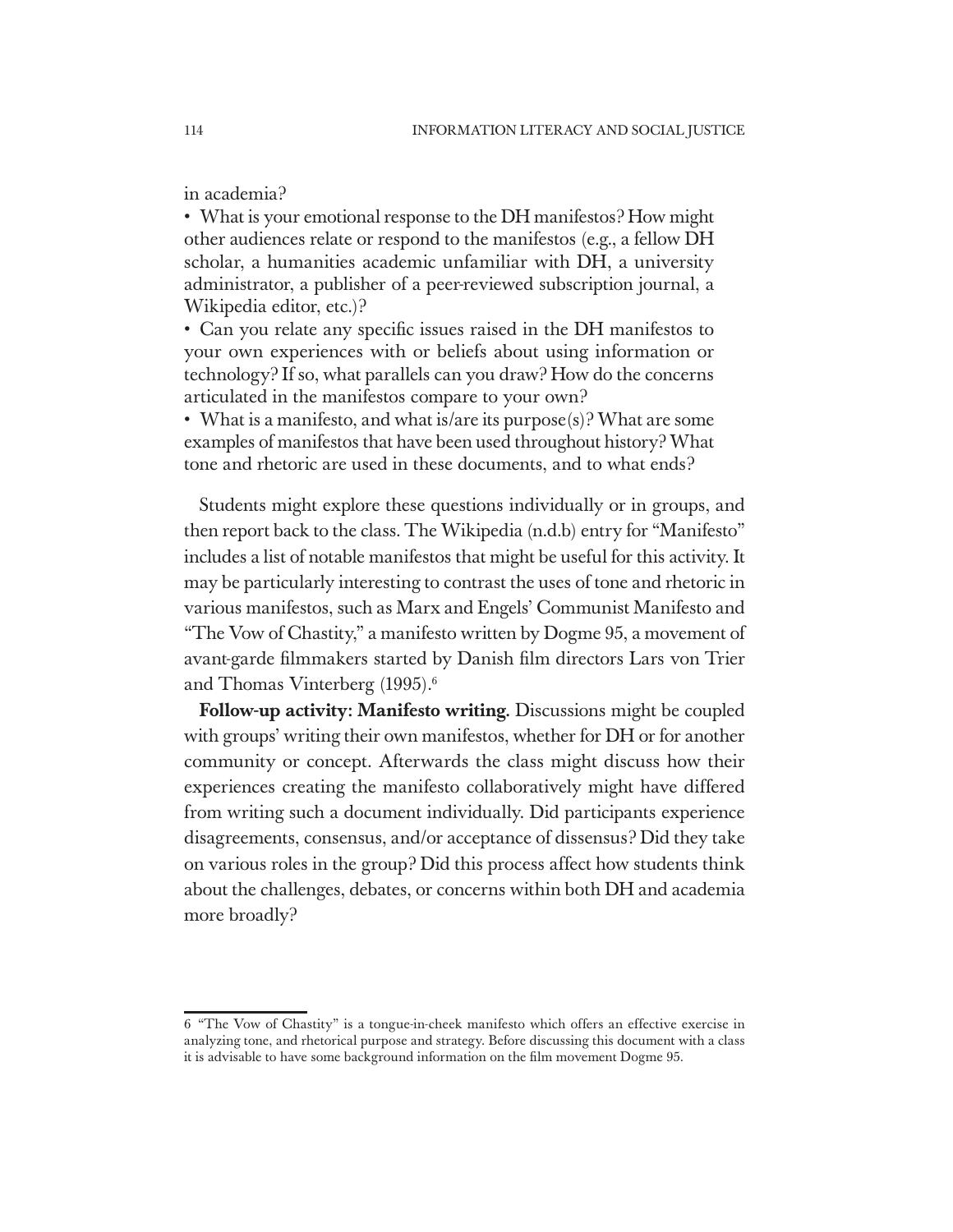While much of academic library instruction suggests that peer reviewed sources are of higher quality than other types of publication, there are growing questions about the value and sustainability of traditional models of blind peer review, particularly in the DH community. Discussions of peer review address concerns about whose voices get heard or silenced, whether the opinion of a single identified "expert" is superior to the collective views of a wider audience, and what dangers or possibilities alternative approaches to traditional blind peer review might present. Issues to consider include the purposes, advantages, and disadvantages of various forms of review. MediaCommons, discussed earlier in the section "Digital Humanities," is a prime example of how various forms of peer review are intertwined with social and institutional structures and power relations. The project uses a complex peer-to-peer reviewing system that allows all users to review others' work, but which does not weigh all reviewers' comments equally. Another significant aspect of the review system is the requirement that in order to publish through MediaCommons one must first become an active reviewer of its publications (Fitzpatrick, 2009). Such processes and guidelines for review point to the review process as a powerful force within the MediaCommons community, its structure, and its work. For a more detailed explanation of MediaCommons' review process, see Kathleen Fitzpatrick's (2009) *Planned Obsolescence: Publishing, Technology, and the Future of the Academy*.

To explore how the peer review and publishing processes relate to power and social structures, a class might begin by reading the "About MediaCommons" webpage, which explains the community's purpose and approaches (MediaCommons, n.d.). Students could discuss what makes this approach to publishing distinct from other forms of academic publication, and how the project's practices reflect the communities and social structures involved in the endeavor. To take discussion farther, students might explore some of MediaCommons' most prominent features: "In Media Res," "MediaCommons Press," and "The New Everyday." Each is accessible from MediaCommons homepage at http://mediacommons. futureofthebook.org.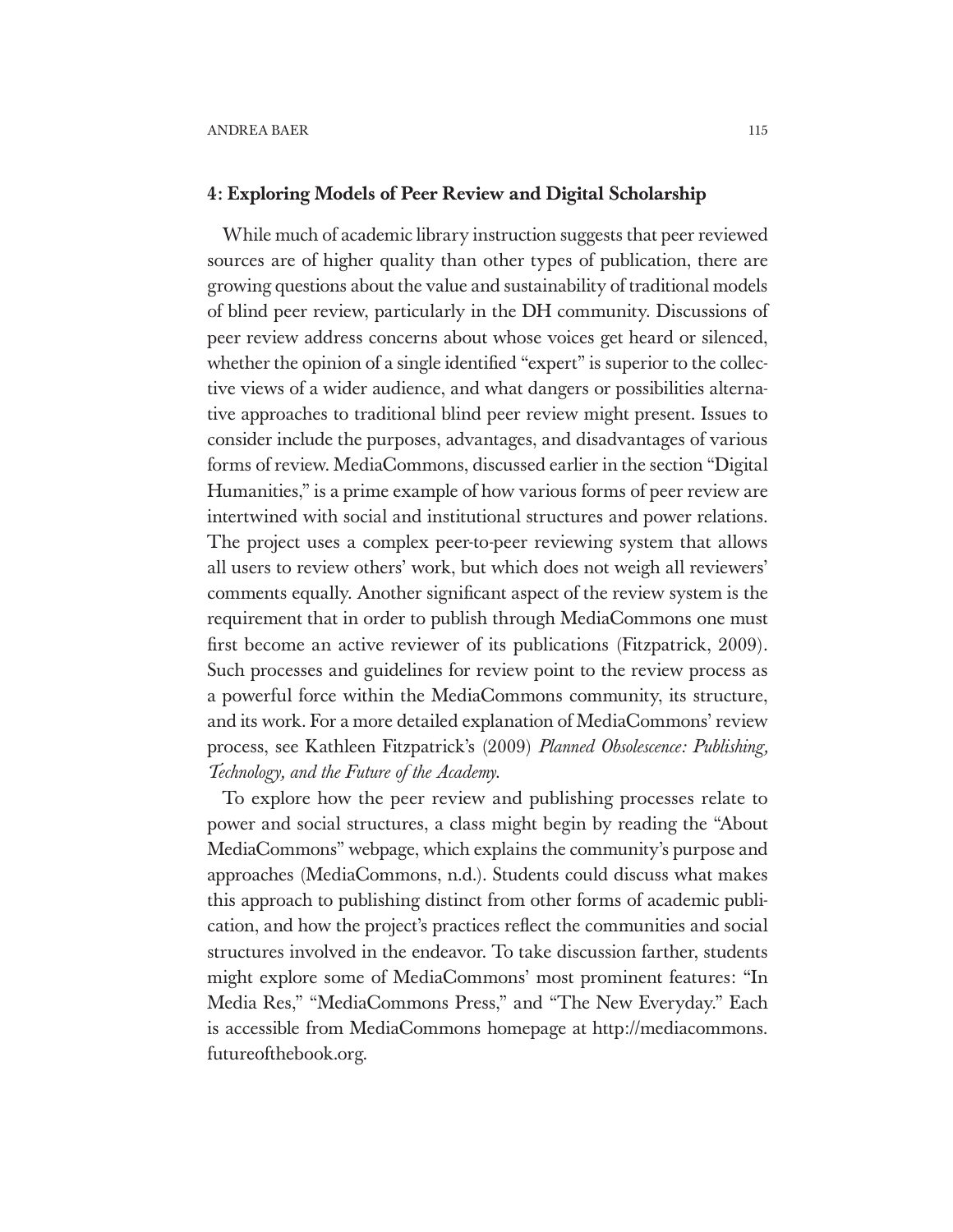Another valuable resource for discussions of peer review is the science journal *Nature*'s (n.d.) series of twenty-three articles about the peer review debate. Though this journal is not directly related to digital humanities, its experiments with and debates about peer review clearly address concerns vital in the humanities and across academic communities.7

#### Conclusion

The above ideas suggest the great potential for exploring DH in order to support academic information literacy and critical evaluation of all information sources, regardless of whether those sources are considered academic or humanities-specific, and regardless of the format or context in which the information appears. By no means do these activities address all aspects of DH that are central to academic information literacy. Indeed, there are numerous concerns of digital scholarship that I have not touched upon here. I hope that these activities and sources provide practical strategies, while also serving as catalysts for other teaching ideas.

Because DH exists in a unique space, somewhere in between the "traditional" world of academia and that of the "mainstream" blogosphere, it offers great potential for exploring scholarly discourse not as a unified way of thinking, but as a diversity of approaches which nonetheless tend to share some common assumptions and practices. When students examine the conversations, practices, and communities found within DH, they are introduced to a variety of scholarly practices and debates that they can in many respects relate to and compare to their own experiences within and outside of academia, and in both the digital and the analog realms.

As DH scholars often directly address political and institutional issues surrounding scholarly practices, including the roles of technologies and digital communities, DH proves particularly fruitful for fostering academic

<sup>7</sup> Additional resources relevant to a discussion of peer review include P. Cohen (2010, August 23), D. Cohen (2010, March 5), Updike (2006, June 25), Lehrer (2010, December 13), Engber (2005, April 5), Solomon (2007), Karush (2011, March 10), Clark (2006, December 20), and Salzman and Ruhl (2006). It is worth noting that the majority of the above listed sources (though not all) lean more favorably towards alternatives to traditional peer review. It may prove worthwhile to discuss with students reasons that publications made available through the "visible" Web might be more likely to express this perspective.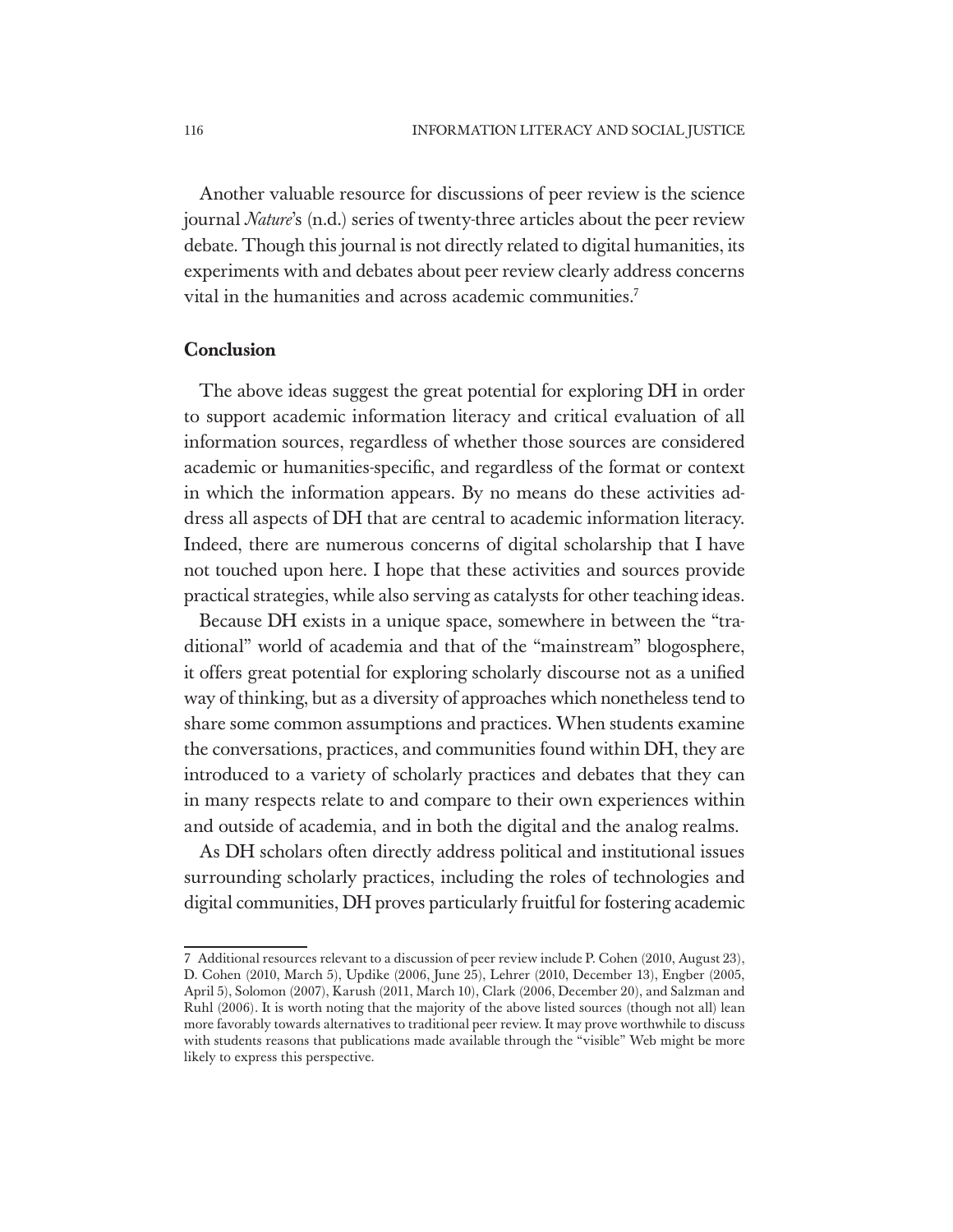information literacy that will likely have resonance to students in the digital age. In connecting academic work to their own lives, students can develop understandings and abilities central to information literacy which extend beyond the more technical aspects of information use. Through such engagements students may develop deeper, more reflective, and more socially aware approaches to evaluating, using, and creating information, whether within or outside of the university.

#### References

- Accardi, M. T., Drabinski, E., and Kumbier, A. (Eds.) (2010). *Critical library instruction: Theories and methods*. Duluth, Minnesota: Library Juice Press.
- Bobley, B. (2011, Februrary 1). "What is digital humanities?" Retrieved from http://www.neh.gov/ODH/ODHHome/tabid/36/EntryId/156/What-is-Digital-Humanities.aspx
- Clark, M. (2006, December 20). Peer-to-peer: Report on *Nature*'s peer review trial. [Web log post]. Retrieved from http://blogs.nature.com/peer-to-peer/2006/12/ report\_of\_natures\_peer\_review\_trial.html
- Cohen, D. (2010, March 5). The social contract of scholarly publishing. [Web log post]. Retrieved from http://www.dancohen.org/category/promotion-and-tenure/
- Cohen, P. (2010, August 23). "Scholars test web alternative to peer review." *New York Times.* Retrieved from http://www.nytimes.com/2010/08/24/arts/24peer. html?\_r=3&partner=&pagewanted=all
- Dacos, M. (2011, March 26). Manifesto for the digital humanities. Retrieved from http://tcp.hypotheses.org/411
- Elmborg, J. (2004). Literacies large and small: The case of information literacy. *International Journal of Learning, 11*, 1235-1239.
- Elmborg, J. (2006). Critical information literacy: Implications for instructional practice. *The Journal of Academic Librarianship*, *32*(2), 192-199.
- Engber, D. (2005, April 5). Quality control: The case against peer review. *Slate*. Retrieved from http://www.slate.com/articles/health\_and\_science/medical\_examiner/2005/04/quality\_control.html
- Freire, P. (2002). *Pedagogy of the oppressed* (30<sup>th</sup> ed.). (D. Macedo, Trans.). New York: Continuum.
- Jacobs, H. L. M. (2008). Information literacy and reflective pedagogical praxis. *The Journal of Academic Librarianship*, *34*(3), 256-262.
- Karush, M. (2011, March 10). Guest post: Defending current practice. [Web log post]. Retrieved from http://theaporetic.com/?p=1714
- Kapitzke, C. (2003a). (In)formation literacy: A positivist epistemology and a politics of (out)formation. *Educational Theory 53*(1), 37-53.
- Kapitzke, C. (2003b). Information literacy: A review and poststructural critique.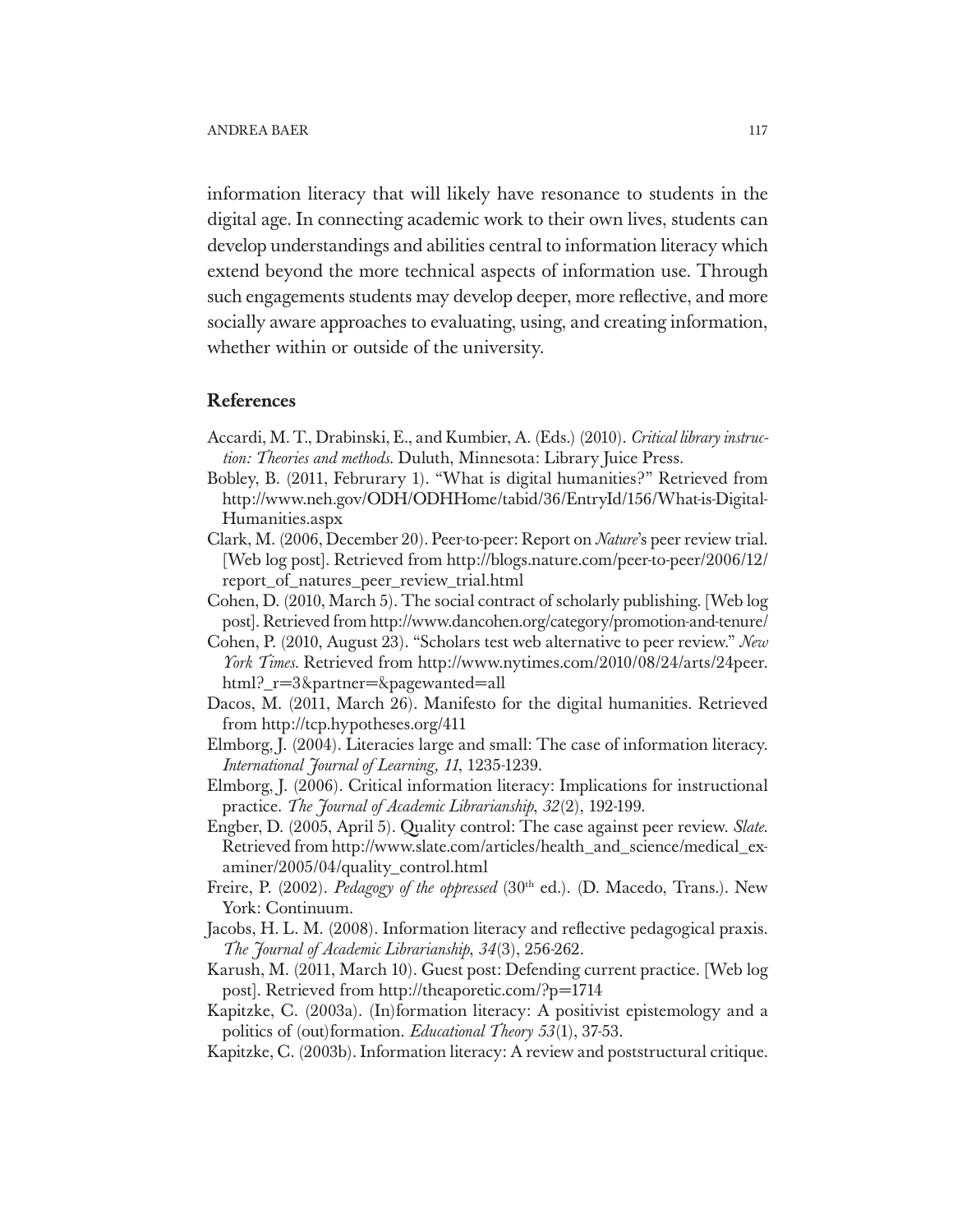*Australian Journal of Language and Literacy, 26*(1), 53–66.

- Kirschenbaum, M. G. (2010). What is digital humanities and what's it doing in English departments? *ADE Bulletin, 150,* 55-61.
- Fitzpatrick, K. (2009). *Planned obsolescence: Publishing, technology, and the future of the academy*. New York: New York University Press.
- Lehrer, J. (2010, December 13). The truth wears off: Is there something wrong with the scientific method? *The New Yorker*. Retrieved from http://www.newyorker.com/reporting/2010/12/13/101213fa\_fact\_lehrer
- Leverenz, C. S. (1994). Peer response in the multicultural composition classroom: Dissensus—a dream (deferred). *Journal of Advanced Composition, 14*(1), 167-186.
- MediaCommons. (n.d.). About MediaCommons. Retrieved from http://mediacommons.futureofthebook.org/about-mediacommons
- Mullen, L. (2010, April 29). "Digital humanities is a spectrum; Or, we're all digital humanists now." Retrieved from http://lincolnmullen.com/blog/digitalhumanities-is-a-spectrum/
- *Nature*. (n.d.) Peer review: Debate. Retrieved from http://www.nature/com/nature/ peerreview/debate
- Pawley, C. (2003). Information literacy: A contradictory coupling. *The Library Quarterly, 73*(4), 422-452.
- Pratt, M. L. (1991). Arts of the contact zone. *Profession, 1991*, 33-40.
- Presner, T., Schnapp, J., Lunenfeld, P., et al. (2009, June 22). The digital humanities manifesto 2.0. Retrieved from http://www.humanitiesblast.com/manifesto/ Manifesto\_V2.pdf
- Ramsay, S. (2011a). On building. Retrieved from http://lenz.unl.edu/papers/2011/01/11/on-building.html
- Ramsay, S. (2011b). Who's in and who's out. Retrieved from http://lenz.unl.edu/ papers/2011/01/08/whos-in-and-whos-out.html
- Salzman, J., & Ruhl, J. B. (2006) In defense of regulatory peer review. *Washington University Law Review, 84*(1)*,* 1-61.
- Simmons, M. H. (2005). Librarians as disciplinary discourse mediators: Using genre theory to move toward critical information literacy. *portal: Libraries and the Academy, 5*(3), 297-311.
- Smith, K. (2009, February 1). "Q&A with Brett Bobley, Director of the NEH's Office of Digital Humanities (ODH)." Retrieved from http://hastac.org/node/1934
- Solomon, D. J. (2007). The role of peer review for scholarly journals in the information age. *The Journal of Electronic Publishing, 10*(1). http://dx.doi. org/10.3998/3336451.0010.107
- Swanson, T. A. (2004). A radical step: Implementing a critical information literacy model. *portal: Libraries and the Academy, 4*(2), 259-273.
- Swanson, T. A. (2005). Applying a critical pedagogical perspective to information literacy standards. *Community & Junior College Libraries, 12*(4), 65-77.
- Swanson, T. A. (2010). Information is personal: Information literacy and personal epistemology. In M. T. Accardi, E. Drabinski, & A. Kumbier (Eds.),